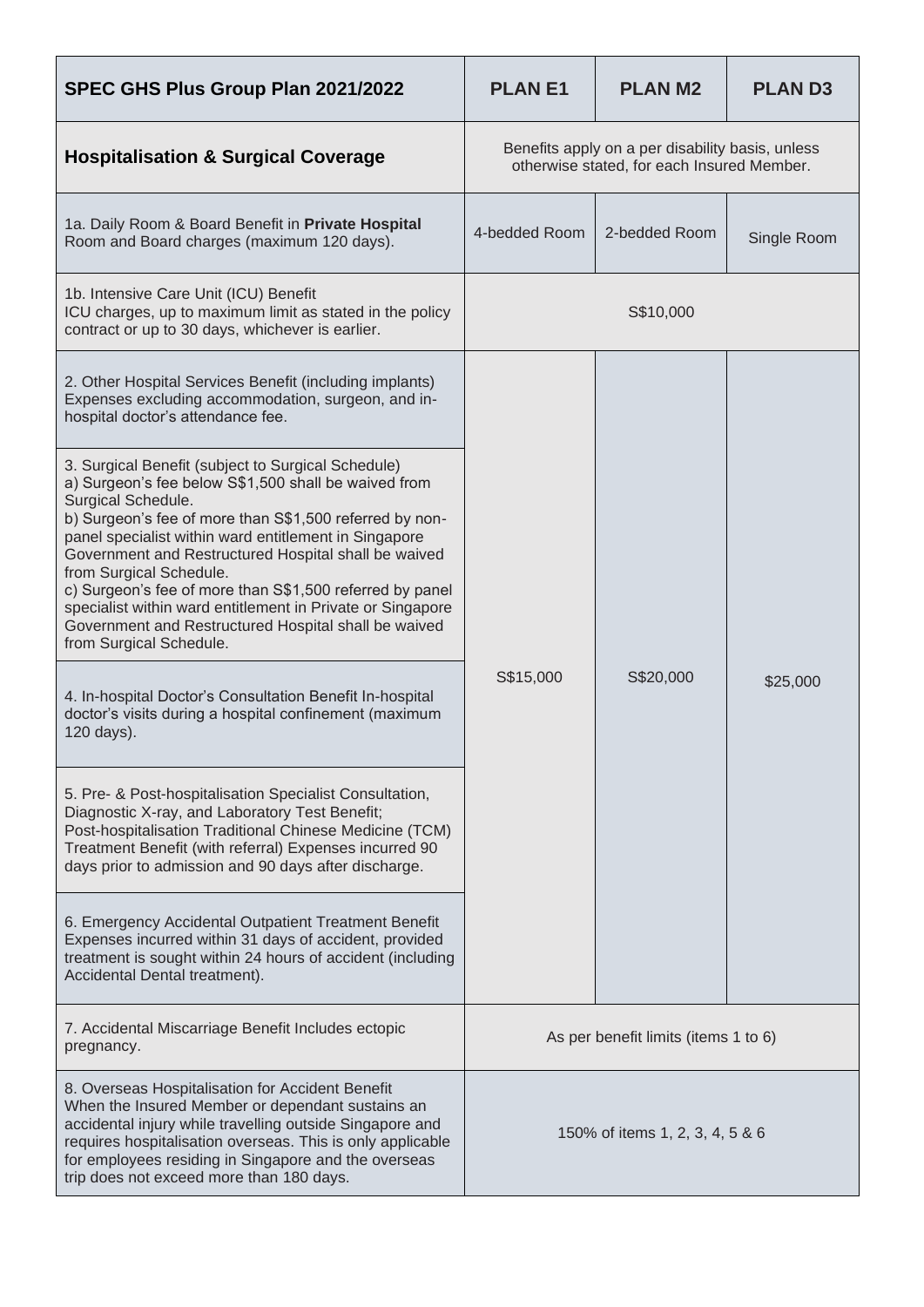| 9. Natural and Accidental Death If the Insured Member<br>passes away due to a natural cause or an accident.                                      | S\$5,000                                                                                       |                            |                            |  |
|--------------------------------------------------------------------------------------------------------------------------------------------------|------------------------------------------------------------------------------------------------|----------------------------|----------------------------|--|
| 10. Outpatient Kidney Dialysis / Cancer Treatment<br>Up to maximum limit per Policy Year.                                                        | S\$15,000                                                                                      |                            |                            |  |
| 11. Rehabilitation Benefit Up to maximum limit as stated in the<br>policy contract or up to 31 days, whichever is earlier.                       | S\$5,000                                                                                       |                            |                            |  |
| <b>Extended Major Medical Coverage (EMM)</b>                                                                                                     | Plan E1                                                                                        | <b>Plan M2</b>             | <b>PLAND3</b>              |  |
|                                                                                                                                                  | Benefits apply on a per disability basis, unless otherwise stated, for<br>each Insured Member. |                            |                            |  |
| 1. In-hospital Benefit Eligible expenses per basic GHS if<br>a) Hospitalisation is ≥ 20 days; or<br>b) Surgical Percentage is ≥ 75% per incision | S\$40,000                                                                                      | S\$60,000                  | \$80,000                   |  |
| 2. Deductible per claim                                                                                                                          | As per basic GHS                                                                               |                            |                            |  |
| 3. Co-insurance by Member for EMM                                                                                                                | 10%                                                                                            |                            |                            |  |
| <b>Clinical Outpatient</b>                                                                                                                       | Plan E1                                                                                        | Plan M <sub>2</sub>        | <b>PLAND3</b>              |  |
| • Visit to Insurer panel of General Practitioner clinics                                                                                         | Cashless and complimentary health screening at<br>appointed clinics.                           |                            |                            |  |
| • Visit to Insurer panel of Traditional Chinese Medicine<br>(TCM) clinics (consultation only)                                                    | Cashless; up to 6 visits per Policy Year                                                       |                            |                            |  |
| • Visit to government polyclinics                                                                                                                | Full reimbursement                                                                             |                            |                            |  |
| • Visit to the A&E Department of Singapore hospitals                                                                                             | S\$ 120 per visit.                                                                             |                            |                            |  |
| • Visit to GP clinics not appointed by Insurer                                                                                                   | S\$ 30 per visit                                                                               |                            |                            |  |
| • Visit to overseas General Practitioners                                                                                                        | S\$100 per visit                                                                               |                            |                            |  |
| <b>Specialist Outpatient</b>                                                                                                                     | Plan E1                                                                                        | Plan M <sub>2</sub>        | <b>PLAND3</b>              |  |
| • Visit to Insurer panel of Specialists with referral letter<br>by panel GP at panel Specialist clinics) - Cashless                              |                                                                                                |                            |                            |  |
| • Visit to Singapore Government/Restructured Hospitals<br>(with referral letter by panel GP) - Reimbursement basis                               | \$800 per policy<br>year                                                                       | \$1,000 per<br>policy year | \$1,500 per<br>policy year |  |
| • Visit to Physiotherapy treatment (with referral letter by<br>panel GP) - On reimbursement basis                                                |                                                                                                |                            |                            |  |